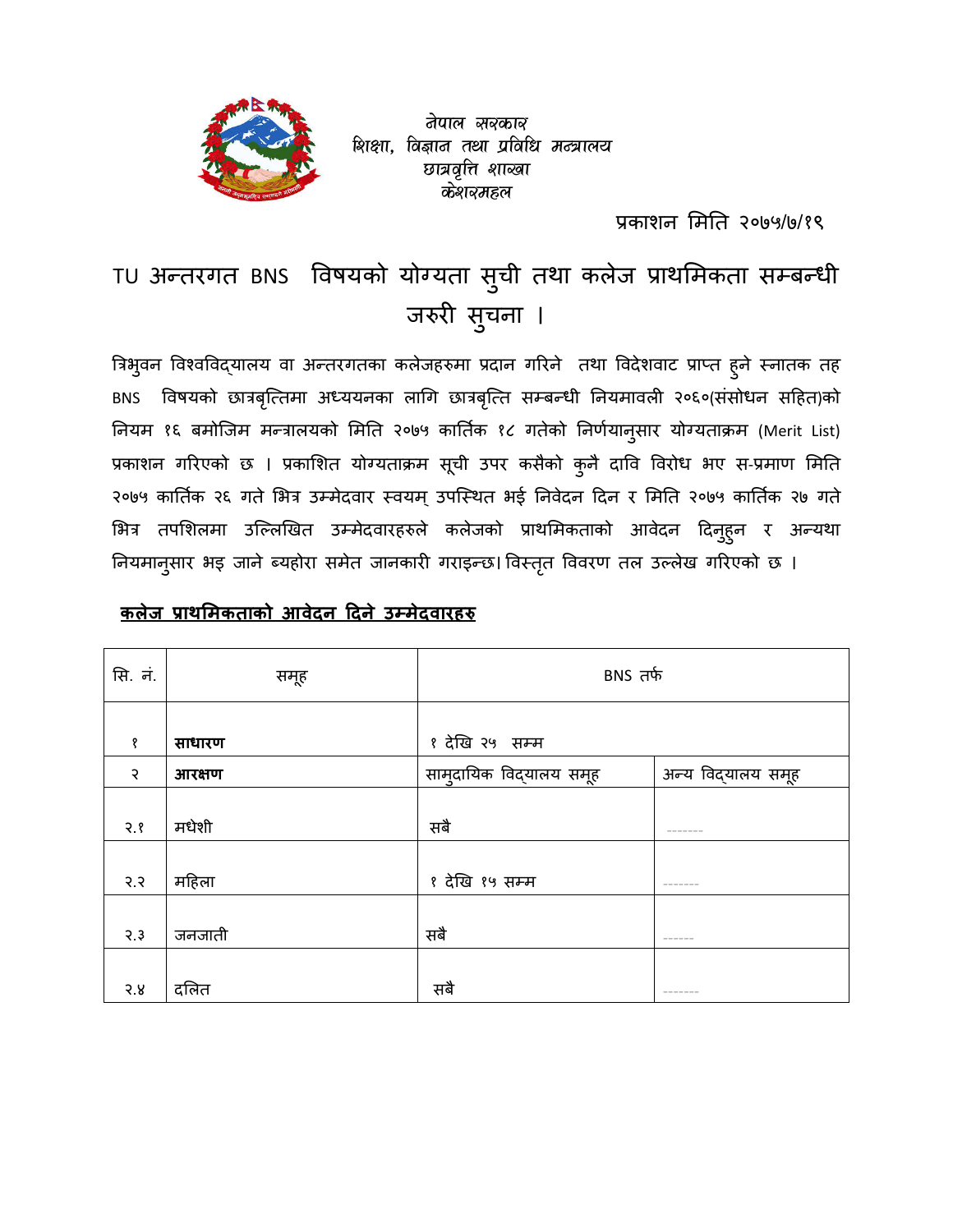### **Government of Nepal Ministry of Education, Science & Technology Scholarship Section Merit List( Based on IOM Entrance 2075)**

**Subject:** BNS **Reservation Group:** General (i.e. Total)

| SN           | Online<br>Reg. No. | <b>Entrance</b><br>Roll No. | <b>Candidate's Name</b>    | Gender | <b>Score</b><br>% | Rank | <b>MoEST</b><br>Rank |
|--------------|--------------------|-----------------------------|----------------------------|--------|-------------------|------|----------------------|
| $\mathbf{1}$ | 3951               | 36512                       | ANJANA BHUSAL              | Female | 86                | 3    | 1                    |
| 2            | 4113               | 37261                       | DEEPA POUDEL               | Female | 82                | 7    | $\overline{2}$       |
| 3            | 3538               | 35335                       | SANGEETA SHRESTHA          | Female | 80                | 17   | 3                    |
| 4            | 4087               | 39992                       | <b>SARU SHARMA</b>         | Female | 79                | 18   | 4                    |
| 5            | 4757               | 39959                       | Deepa BHANDARI             | Female | 78                | 23   | 5                    |
| 6            | 3817               | 35624                       | POOJA SHRESTHA             | Female | 78                | 26   | 6                    |
|              |                    |                             | <b>KRANTI MUKHIYA</b>      |        |                   |      |                      |
| 7            | 3399               | 35242                       | SUNUWAR                    | Female | 78                | 30   | 7                    |
| 8            | 4489               | 35022                       | <b>MAMATA RIMAL</b>        | Female | 78                | 33   | 8                    |
| 9            | 3684               | 36879                       | <b>GULNAJ BEGAM</b>        | Female | 78                | 34   | 9                    |
| 10           | 4598               | 39280                       | <b>NITI KUNWAR</b>         | Female | 77                | 37   | 10                   |
| 11           | 3856               | 37362                       | <b>DRISTI POUDEL</b>       | Female | 77                | 40   | 11                   |
| 12           | 3546               | 39063                       | ALISHA KHADKA              | Female | 77                | 41   | 12                   |
| 13           | 3597               | 38472                       | <b>MANISHA GHIMIRE</b>     | Female | 77                | 42   | 13                   |
| 14           | 3865               | 36334                       | <b>MANDIRA POUDEL</b>      | Female | 76                | 47   | 14                   |
| 15           | 4857               | 37488                       | SHOVA PHUYAL               | Female | 75                | 51   | 15                   |
| 16           | 4511               | 35604                       | AMBIKA DAS                 | Female | 75                | 54   | 16                   |
| 17           | 4391               | 36661                       | <b>BINDU GAUTAM</b>        | Female | 75                | 55   | 17                   |
| 18           | 4061               | 37193                       | DIPA SHRESTHA              | Female | 74                | 59   | 18                   |
| 19           | 3407               | 37962                       | Divya ARYAL                | Female | 74                | 60   | 19                   |
| 20           | 4643               | 39096                       | TARA DEVI KUMAI            | Female | 74                | 64   | 20                   |
| 21           | 4940               | 38906                       | NEHA BHANDARI              | Female | 73                | 72   | 21                   |
| 22           | 4815               | 37624                       | <b>RITA REGMI</b>          | Female | 72                | 74   | 22                   |
| 23           | 4693               | 36258                       | <b>MAMTA LAMA</b>          | Female | 72                | 83   | 23                   |
|              |                    |                             | ANUNAYA                    |        |                   |      |                      |
| 24           | 4872               | 35855                       | <b>TUMBAHANGPHE</b>        | Female | 71                | 87   | 24                   |
| 25           | 3752               | 36937                       | SONIKA GACHHE SHRESTHA     | Female | 71                | 88   | 25                   |
| 26           | 3736               | 37171                       | SHAILAJA PYAKUREL          | Female | 71                | 89   | 26                   |
| 27           | 3799               | 35051                       | NABINA PANDEY              | Female | 71                | 90   | 27                   |
| 28           | 4365               | 37377                       | <b>JYOTSHANA RAI</b>       | Female | 71                | 91   | 28                   |
| 29           | 4700               | 35645                       | <b>SIMPY KUMARI PATHAK</b> | Female | 70                | 95   | 29                   |
| 30           | 3847               | 37126                       | <b>RIMA BOSEL</b>          | Female | 70                | 99   | 30                   |
| 31           | 3889               | 38077                       | <b>JENY KC</b>             | Female | 70                | 103  | 31                   |
| 32           | 3800               | 38892                       | SITA SAPKOTA               | Female | 70                | 107  | 32                   |
| 33           | 4883               | 38596                       | SHOVA SHRESTHA             | Female | 70                | 108  | 33                   |
| 34           | 4396               | 37179                       | KALPANA BASNET             | Female | 70                | 110  | 34                   |
| 35           | 4867               | 35877                       | <b>ALISHA SHAHI</b>        | Female | 70                | 112  | 35                   |
| 36           | 4814               | 35080                       | SANJU TIWARI               | Female | 69                | 116  | 36                   |
| 37           | 4602               | 37118                       | <b>SARU SHRESTHA</b>       | Female | 69                | 121  | 37                   |
| 38           | 4756               | 35669                       | <b>ANKITA BISTA</b>        | Female | 69                | 123  | 38                   |
| 39           | 4186               | 35346                       | SAPANA YADAV               | Female | 68                | 126  | 39                   |
| 40           | 4072               | 38349                       | <b>RAJANI GURUNG</b>       | Female | 68                | 127  | 40                   |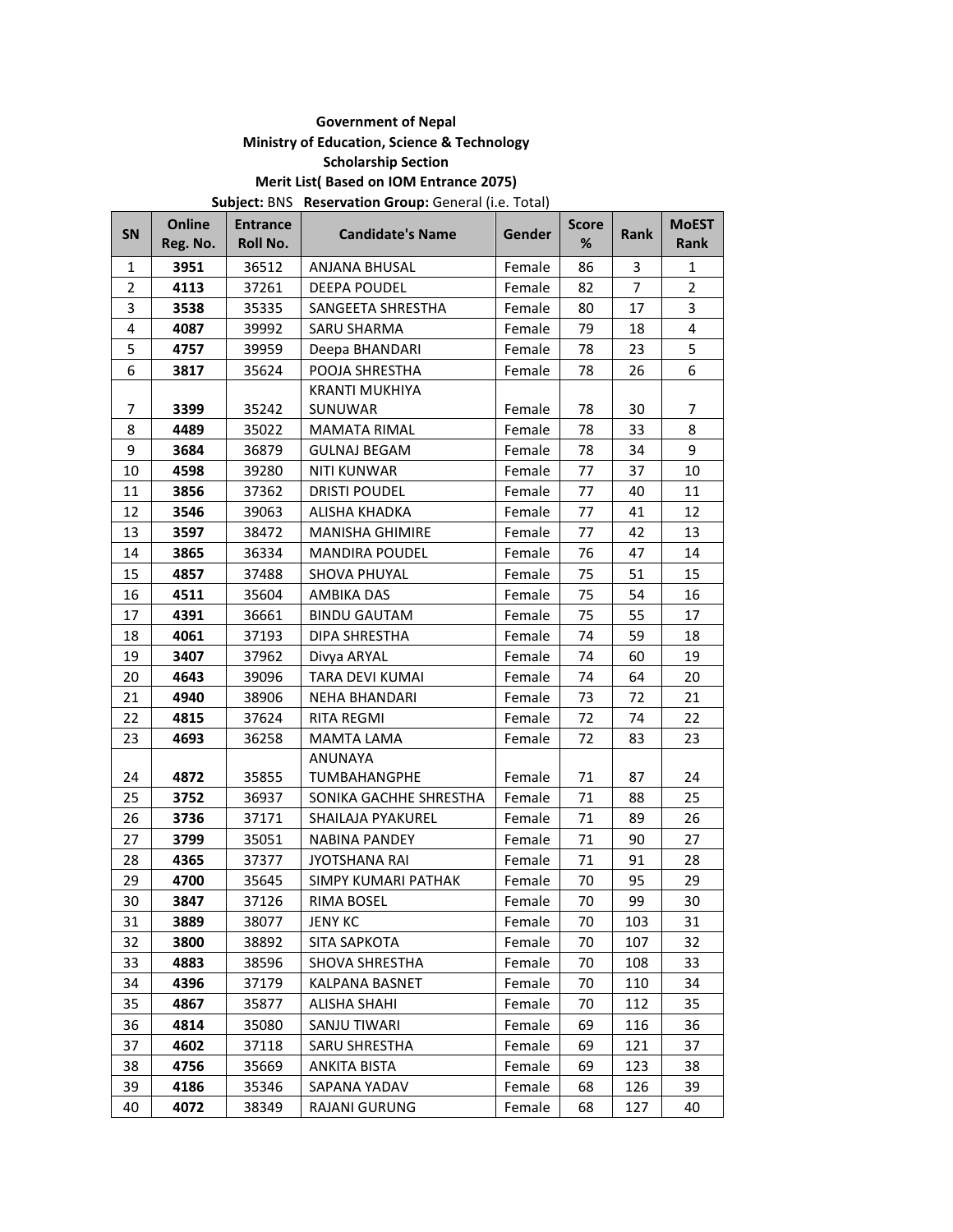| 41 | 4773 | 37578 | <b>GANGA DEUBA</b>                     | Female | 68 | 131 | 41 |
|----|------|-------|----------------------------------------|--------|----|-----|----|
| 42 | 3479 | 36706 | <b>BINA ADHIKARI</b>                   | Female | 68 | 132 | 42 |
| 43 | 3467 | 35388 | Sulochana Rijal                        | Female | 68 | 133 | 43 |
| 44 | 4678 | 37833 | <b>SHRISTI THAKURI</b>                 | Female | 67 | 141 | 44 |
| 45 | 3844 | 39569 | SANGITA AGRAHARI                       | Female | 67 | 142 | 45 |
| 46 | 3660 | 38533 | <b>MONIKA BIST</b>                     | Female | 67 | 143 | 46 |
| 47 | 4085 | 37707 | KAMALA SUNDAS                          | Female | 67 | 144 | 47 |
| 48 | 4385 | 36942 | AASTHA RAI                             | Female | 67 | 149 | 48 |
| 49 | 4763 | 37242 | DURGA SHARMA                           | Female | 67 | 150 | 49 |
| 50 | 4771 | 39459 | <b>KUSUM REGMI</b>                     | Female | 67 | 151 | 50 |
| 51 | 3476 | 38653 | RANJANA KUMARI SAH                     | Female | 67 | 153 | 51 |
|    |      |       | SHARMILA                               |        |    |     |    |
| 52 | 4503 | 37934 | ACHHAMIMAGAR                           | Female | 67 | 156 | 52 |
| 53 | 3461 | 35376 | YAMAN CHHETRI                          | Female | 66 | 159 | 53 |
| 54 | 4194 | 35227 | SOPHIYA KHANAL                         | Female | 66 | 164 | 54 |
| 55 | 4553 | 39046 | Janaki Mahato                          | Female | 66 | 166 | 55 |
| 56 | 4409 | 35740 | Babita Thapa                           | Female | 66 | 168 | 56 |
| 57 | 4364 | 39809 | PUJA PHAGAMI                           | Female | 66 | 175 | 57 |
| 58 | 3720 | 35318 | BHAWANA KARKI                          | Female | 65 | 185 | 58 |
| 59 | 4128 | 39333 | SAMIKSHA BHATTA                        | Female | 65 | 186 | 59 |
| 60 | 3335 | 37658 | SHRETA DANGOL                          | Female | 65 | 187 | 60 |
| 61 | 4457 | 35938 | SANJITA SHRESTHA                       | Female | 65 | 188 | 61 |
| 62 | 4069 | 37255 | RAMA SHRESTHA                          | Female | 65 | 193 | 62 |
| 63 | 3763 | 35606 | SAROJANI GHAJU                         | Female | 64 | 199 | 63 |
| 64 | 4168 | 38017 | <b>DRISTI KARKI</b>                    | Female | 64 | 202 | 64 |
| 65 | 4334 | 36834 | <b>MANITA CHONGBANG</b>                | Female | 64 | 204 | 65 |
| 66 | 4777 | 39969 | SHELINA TAMANG                         | Female | 63 | 220 | 66 |
| 67 | 4384 | 39283 | ANJILA BHATTARAI                       | Female | 63 | 221 | 67 |
| 68 | 4136 | 38618 | RENUKA BUDHATHOKI                      | Female | 63 | 226 | 68 |
| 69 | 4448 | 38725 | RITA KUMARI YADAV                      | Female | 63 | 227 | 69 |
| 70 | 4614 | 39441 | SABINA PURKUTI                         | Female | 62 | 237 | 70 |
| 71 | 4844 | 35468 | AARJU SHRESTHA                         | Female | 62 | 239 | 71 |
| 72 | 4459 | 37264 | SHARDA KHADKA                          | Female | 61 | 254 | 72 |
| 73 | 4407 | 37032 | <b>SUNU LAMA</b>                       | Female | 61 | 263 | 73 |
| 74 | 3309 | 39303 | KABITA KHATIWADA                       | Female | 61 | 267 | 74 |
| 75 | 3883 | 40000 | KUMARI SHARADA BISHT                   | Female | 61 | 269 | 75 |
| 76 | 3440 | 35323 | PUJA THAPA                             | Female | 61 | 274 | 76 |
| 77 | 4670 | 39028 | ROJINA KC                              | Female | 60 | 282 | 77 |
| 78 | 4787 | 37389 | <b>SUKU LAMA</b>                       | Female | 60 | 290 | 78 |
| 79 | 3334 | 35731 | GLORIA MAHARJAN                        | Female | 60 | 295 | 79 |
| 80 | 4163 | 38747 | SUBECKHHYA CHAPAGAIN<br><b>KOIRALA</b> | Female | 60 | 297 | 80 |
| 81 | 4362 | 36077 | YANUMAYA CHAUDHARY                     | Female | 60 | 300 | 81 |
| 82 | 4630 | 37719 | <b>GARIMA CHHETRI</b>                  | Female | 60 | 301 | 82 |
| 83 | 3961 | 38337 | SUJATA PAUDEL                          | Female | 60 | 303 | 83 |
| 84 | 3932 | 38406 | RAKSHYA KUNWAR                         | Female | 59 | 311 | 84 |
| 85 | 4721 | 39797 | SUJEETA PATHAK                         | Female | 59 | 312 | 85 |
| 86 | 3949 | 37901 | <b>SIMA SHAHI</b>                      | Female | 59 | 318 | 86 |
| 87 | 4550 | 36884 | <b>AMITA ALE</b>                       | Female | 59 | 325 | 87 |
|    |      |       |                                        |        |    |     |    |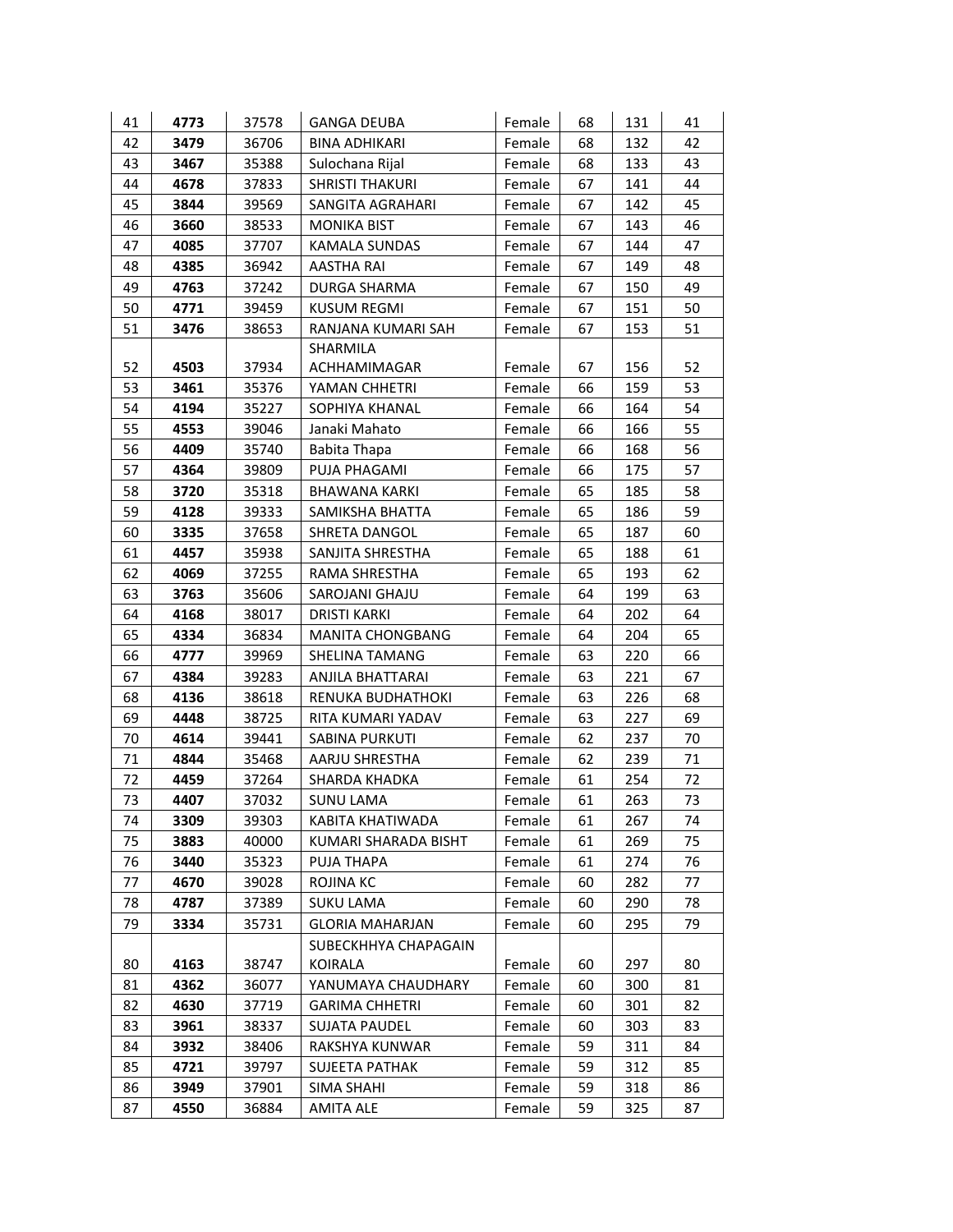| 88  | 4101 | 36567 | ROJEE SINGH             | Female | 59 | 328 | 88  |
|-----|------|-------|-------------------------|--------|----|-----|-----|
|     |      |       | <b>MANISHA LAMTANGE</b> |        |    |     |     |
| 89  | 4829 | 38764 | <b>THAPA</b>            | Female | 59 | 333 | 89  |
| 90  | 4841 | 36043 | PRATEEKSHA RIJAL        | Female | 58 | 335 | 90  |
| 91  | 4921 | 39249 | SABINA ADHIKARI         | Female | 58 | 336 | 91  |
| 92  | 4521 | 39208 | <b>BINA SHIWA</b>       | Female | 58 | 337 | 92  |
| 93  | 3696 | 36419 | SABENAJ BEGAM           | Female | 58 | 338 | 93  |
| 94  | 4516 | 35964 | <b>ELINA RIJAL</b>      | Female | 58 | 341 | 94  |
| 95  | 3558 | 36886 | <b>SUSHMA PRAJA</b>     | Female | 58 | 343 | 95  |
| 96  | 4375 | 37289 | NEELAM DHUKHWA          | Female | 58 | 346 | 96  |
| 97  | 3349 | 36316 | RINA KUMARI PASWAN      | Female | 57 | 360 | 97  |
| 98  | 3390 | 39937 | SUBARNA ADHIKARI        | Female | 57 | 368 | 98  |
| 99  | 4651 | 37699 | SABINA GURUNG           | Female | 57 | 379 | 99  |
| 100 | 3550 | 35016 | AAYUSHA POKHAREL        | Female | 56 | 388 | 100 |
| 101 | 4225 | 35487 | <b>SITA DAHAL</b>       | Female | 56 | 389 | 101 |
| 102 | 4633 | 37676 | <b>BISHNU DEVI KC</b>   | Female | 56 | 400 | 102 |
| 103 | 4719 | 35862 | SUJITA KUMARI SHRESTHA  | Female | 56 | 406 | 103 |
| 104 | 4949 | 39805 | <b>HRICHA SUBEDI</b>    | Female | 56 | 407 | 104 |
|     |      |       | RENUKA KUMARI           |        |    |     |     |
| 105 | 4767 | 35045 | CHAUDHARY               | Female | 56 | 408 | 105 |
| 106 | 4828 | 38107 | <b>ANJALI MAHATO</b>    | Female | 55 | 418 | 106 |
| 107 | 3916 | 36312 | PRATIVA POKHREL         | Female | 55 | 419 | 107 |
| 108 | 4090 | 37521 | <b>SUNITA POKHAREL</b>  | Female | 55 | 426 | 108 |
| 109 | 3315 | 37002 | ROJA KOIRALA            | Female | 54 | 427 | 109 |
| 110 | 4746 | 38300 | SAMATA POUDEL           | Female | 54 | 430 | 110 |
| 111 | 4613 | 35104 | Khatija BANO Dhobbi     | Female | 54 | 439 | 111 |
| 112 | 4900 | 37840 | MAYA DEVI THAPA         | Female | 54 | 441 | 112 |
| 113 | 4914 | 37904 | MUNA KUMARI SHAHI       | Female | 54 | 442 | 113 |
| 114 | 3934 | 38223 | CHAN MAYA THAPA         | Female | 53 | 456 | 114 |
| 115 | 4044 | 36627 | <b>BINDU CHAUDHARY</b>  | Female | 53 | 463 | 115 |
| 116 | 4911 | 37137 | POOJA KANDEL            | Female | 53 | 469 | 116 |
| 117 | 4466 | 36183 | ANURADHA CHAUDHARY      | Female | 52 | 483 | 117 |
| 118 | 4662 | 36530 | SHANDHYA KC             | Female | 51 | 503 | 118 |
| 119 | 3548 | 38519 | SAJANA KHADGI           | Female | 50 | 527 | 119 |
| 120 | 4812 | 35401 | ARPANA BHUSAL           | Female | 50 | 533 | 120 |
| 121 | 4282 | 39779 | SONU GURUNG             | Female | 50 | 537 | 121 |

**Subject:** BNS **Reservation Group:** Madheshi

**Type of Reservation:** Community School Group

| SN | Online<br>Reg. No. | <b>Entrance</b><br>Roll No. | <b>Candidate's Name</b> | Gender | <b>Score</b><br>% | Rank | <b>MoEST</b><br>Rank |
|----|--------------------|-----------------------------|-------------------------|--------|-------------------|------|----------------------|
|    | 4511               | 35604                       | AMBIKA DAS              | Female | 75                | 54   |                      |

#### **Subject:** BNS **Reservation Group:** Female

**Type of Reservation:** Community School Group

| <b>SN</b> | <b>Online</b><br>Reg. No. | <b>Entrance</b><br>Roll No. | <b>Candidate's Name</b> | Gender | <b>Score</b><br>% | Rank | <b>MoEST</b><br><b>Rank</b> |
|-----------|---------------------------|-----------------------------|-------------------------|--------|-------------------|------|-----------------------------|
|           | 3951                      | 36512                       | <b>ANJANA BHUSAL</b>    | Female | 86                | 3    |                             |
| 2         | 4489                      | 35022                       | <b>MAMATA RIMAL</b>     | Female | 78                | 33   |                             |
|           | 3597                      | 38472                       | <b>MANISHA GHIMIRE</b>  | Female | 77                | 42   |                             |
| 4         | 4511                      | 35604                       | AMBIKA DAS              | Female | 75                | 54   |                             |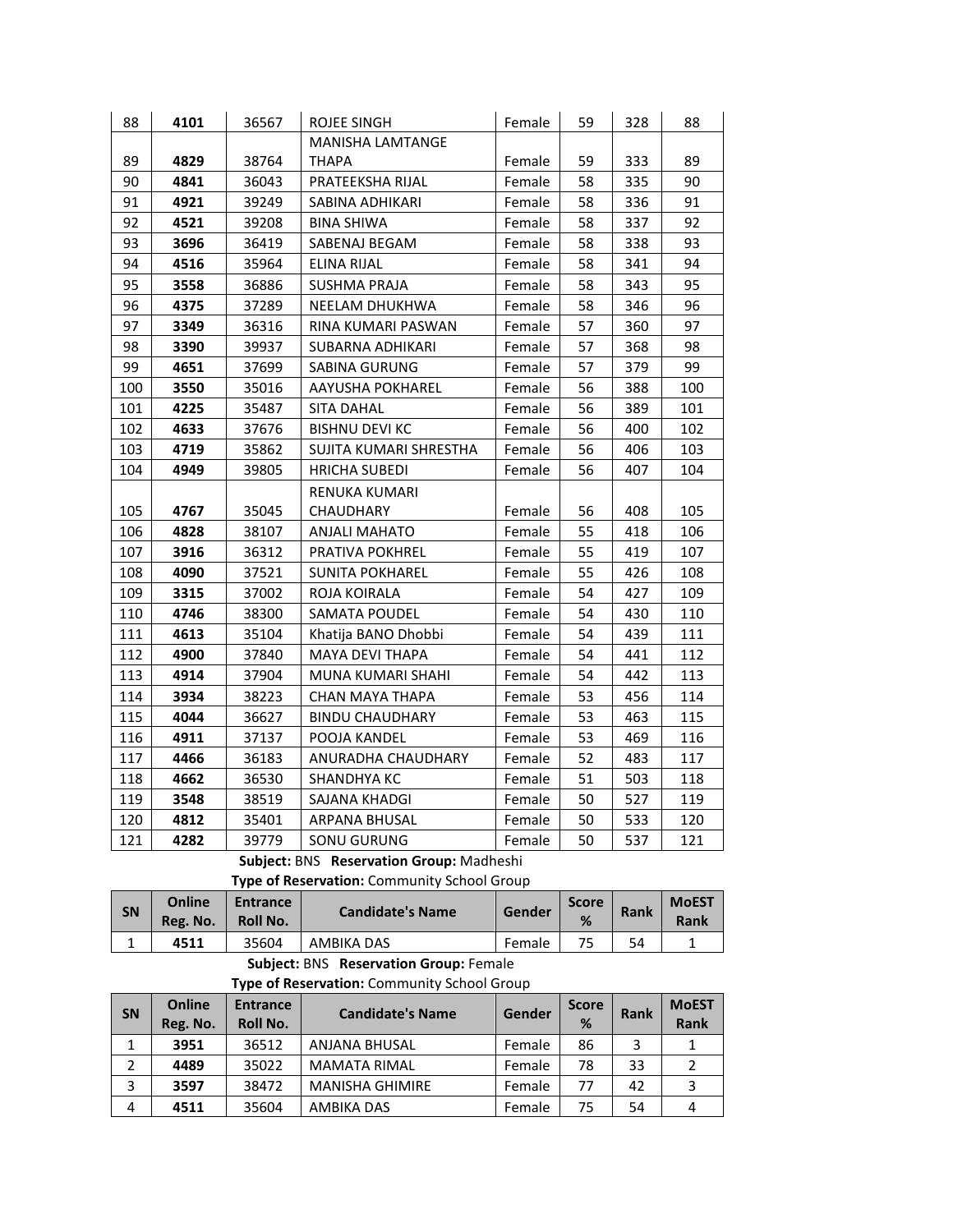| 5              | 4391 | 36661 | <b>BINDU GAUTAM</b>    | Female | 75 | 55  | 5              |
|----------------|------|-------|------------------------|--------|----|-----|----------------|
| 6              | 4643 | 39096 | <b>TARA DEVI KUMAI</b> | Female | 74 | 64  | 6              |
| $\overline{7}$ | 3800 | 38892 | SITA SAPKOTA           | Female | 70 | 107 | $\overline{7}$ |
| 8              | 4814 | 35080 | SANJU TIWARI           | Female | 69 | 116 | 8              |
| 9              | 4756 | 35669 | <b>ANKITA BISTA</b>    | Female | 69 | 123 | 9              |
| 10             | 4072 | 38349 | RAJANI GURUNG          | Female | 68 | 127 | 10             |
| 11             | 4763 | 37242 | <b>DURGA SHARMA</b>    | Female | 67 | 150 | 11             |
| 12             | 4194 | 35227 | SOPHIYA KHANAL         | Female | 66 | 164 | 12             |
| 13             | 4364 | 39809 | PUJA PHAGAMI           | Female | 66 | 175 | 13             |
| 14             | 4457 | 35938 | SANJITA SHRESTHA       | Female | 65 | 188 | 14             |
| 15             | 4384 | 39283 | ANJILA BHATTARAI       | Female | 63 | 221 | 15             |
| 16             | 4614 | 39441 | SABINA PURKUTI         | Female | 62 | 237 | 16             |
|                |      |       | SUBECKHHYA CHAPAGAIN   |        |    |     |                |
| 17             | 4163 | 38747 | <b>KOIRALA</b>         | Female | 60 | 297 | 17             |
| 18             | 4630 | 37719 | <b>GARIMA CHHETRI</b>  | Female | 60 | 301 | 18             |
| 19             | 3949 | 37901 | SIMA SHAHI             | Female | 59 | 318 | 19             |
| 20             | 4550 | 36884 | AMITA ALE              | Female | 59 | 325 | 20             |
| 21             | 4521 | 39208 | <b>BINA SHIWA</b>      | Female | 58 | 337 | 21             |
| 22             | 4516 | 35964 | <b>ELINA RIJAL</b>     | Female | 58 | 341 | 22             |
| 23             | 4225 | 35487 | <b>SITA DAHAL</b>      | Female | 56 | 389 | 23             |
| 24             | 4633 | 37676 | <b>BISHNU DEVI KC</b>  | Female | 56 | 400 | 24             |
|                |      |       | <b>RENUKA KUMARI</b>   |        |    |     |                |
| 25             | 4767 | 35045 | <b>CHAUDHARY</b>       | Female | 56 | 408 | 25             |
| 26             | 3916 | 36312 | <b>PRATIVA POKHREL</b> | Female | 55 | 419 | 26             |
| 27             | 4746 | 38300 | SAMATA POUDEL          | Female | 54 | 430 | 27             |
| 28             | 4914 | 37904 | MUNA KUMARI SHAHI      | Female | 54 | 442 | 28             |
| 29             | 4466 | 36183 | ANURADHA CHAUDHARY     | Female | 52 | 483 | 29             |
| 30             | 3548 | 38519 | SAJANA KHADGI          | Female | 50 | 527 | 30             |
| 31             | 4812 | 35401 | ARPANA BHUSAL          | Female | 50 | 533 | 31             |
| 32             | 4282 | 39779 | <b>SONU GURUNG</b>     | Female | 50 | 537 | 32             |

**Subject:** BNS **Reservation Group:** Janajati

**Type of Reservation:** Community School Group

| <b>SN</b>      | <b>Online</b><br>Reg. No. | <b>Entrance</b><br>Roll No. | <b>Candidate's Name</b> | Gender | <b>Score</b><br>% | <b>Rank</b> | <b>MoEST</b><br><b>Rank</b> |
|----------------|---------------------------|-----------------------------|-------------------------|--------|-------------------|-------------|-----------------------------|
| 1              | 4072                      | 38349                       | <b>RAJANI GURUNG</b>    | Female | 68                | 127         | 1                           |
| $\overline{2}$ | 4364                      | 39809                       | PUJA PHAGAMI            | Female | 66                | 175         | 2                           |
| 3              | 4457                      | 35938                       | SANJITA SHRESTHA        | Female | 65                | 188         | 3                           |
| 4              | 4550                      | 36884                       | <b>AMITA ALE</b>        | Female | 59                | 325         | 4                           |
|                |                           |                             | <b>RENUKA KUMARI</b>    |        |                   |             |                             |
| 5              | 4767                      | 35045                       | <b>CHAUDHARY</b>        | Female | 56                | 408         | 5                           |
| 6              | 4466                      | 36183                       | ANURADHA CHAUDHARY      | Female | 52                | 483         | 6                           |
| 7              | 3548                      | 38519                       | SAJANA KHADGI           | Female | 50                | 527         | 7                           |
| 8              | 4282                      | 39779                       | SONU GURUNG             | Female | 50                | 537         | 8                           |

**Subject:** BNS **Reservation Group:** Dalit

**Type of Reservation:** Community School Group

| SN | Online<br>Reg. No. | <b>Entrance</b><br>Roll No. | <b>Candidate's Name</b> | Gender | <b>Score</b><br>% | <b>Rank</b> | <b>MoEST</b><br>Rank |
|----|--------------------|-----------------------------|-------------------------|--------|-------------------|-------------|----------------------|
|    | 4614               | 39441                       | SABINA PURKUTI          | Female | 62                | 237         |                      |
|    | 4521               | 39208                       | <b>BINA SHIWA</b>       | Female | 58                | 337         |                      |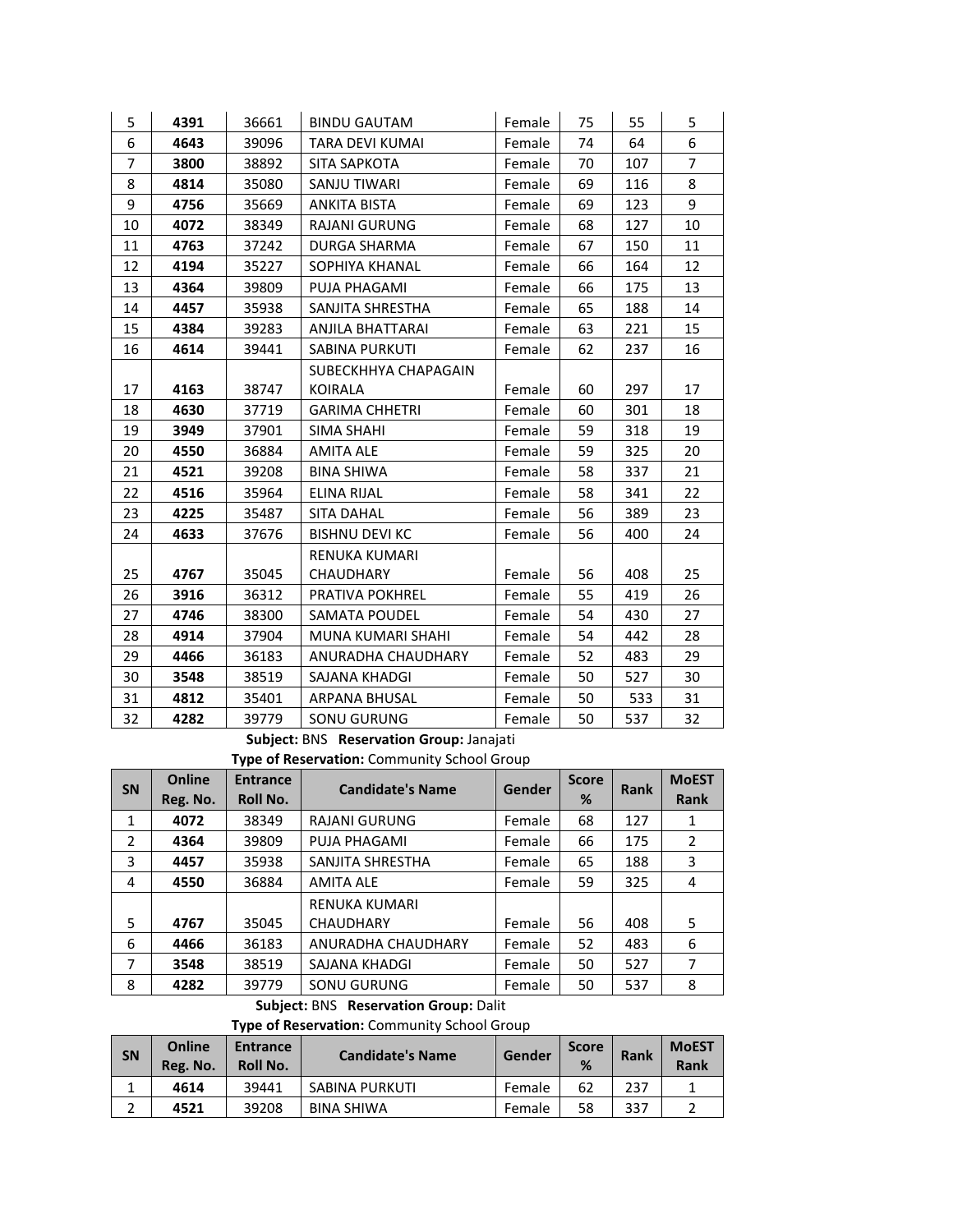|      |       | ు చ                    |        |    |     |
|------|-------|------------------------|--------|----|-----|
| 3336 | 38166 | <b>SARITA NEUPANE</b>  | Female | 63 | 228 |
| 3430 | 39987 | Dikshya Roshani Pun    | Female | 60 | 296 |
| 3434 | 37221 | ANUSHA DEVKOTA         | Female | 65 | 190 |
| 3606 | 36775 | KALPANA KUMARI KHADKA  | Female | 70 | 111 |
| 3884 | 36629 | <b>PUSPA AIDI</b>      | Female | 66 | 174 |
| 3914 | 38213 | RABINA SHARMA          | Female | 68 | 137 |
| 4037 | 36280 | <b>SRIJANA GURUNG</b>  | Female | 70 | 109 |
| 4051 | 38928 | MUNA THAPA JHENDI      | Female | 60 | 293 |
|      |       | <b>MAMATA KUMARI</b>   |        |    |     |
| 4159 | 35019 | <b>CHAUDHARY</b>       | Female | 63 | 218 |
| 4167 | 37710 | SHREEJA SINGH          | Female | 67 | 157 |
| 4297 | 38760 | RUPA PUDASAINI         | Female | 57 | 367 |
| 4323 | 39671 | SAMJHANA GURUNG        | Female | 57 | 374 |
| 4340 | 38176 | <b>MAMITA ALE</b>      | Female | 55 | 423 |
| 4473 | 37885 | SUSHILA MAHARJAN       | Female | 61 | 258 |
| 4474 | 39320 | <b>TASHI TAMANG</b>    | Female | 57 | 361 |
| 4476 | 35126 | <b>REKHA MANDAL</b>    | Female | 56 | 404 |
| 4480 | 36740 | <b>RASHU PANDAY</b>    | Female | 70 | 102 |
| 4487 | 36168 | SUSMITA PANTHI         | Female | 80 | 16  |
| 4524 | 38580 | SHOVA SHARMA           | Female | 62 | 243 |
| 4579 | 39111 | PRABHA THAPA           | Female | 60 | 304 |
| 4711 | 39830 | <b>ANJILA SHRESTHA</b> | Female | 50 | 520 |
| 4728 | 36161 | <b>SUMI SHRESTHA</b>   | Female | 58 | 349 |
| 4755 | 39002 | <b>SUSMA SHRESTHA</b>  | Female | 59 | 319 |
| 4880 | 35229 | PRIYANKA BK            | Female | 64 | 206 |
|      |       |                        |        |    |     |

राजस्व तथा कागजात नबुझाएका उम्मेदवारहरु

#### **Subject:** BNS **Reservation Group:** Madheshi **Type of Reservation:** Other School Group

| <b>SN</b>      | <b>Online</b><br>Reg. No. | . .<br><b>Entrance</b><br>Roll No. | <b>Candidate's Name</b> | <b>Gender</b> | <b>Score</b><br>% | <b>Rank</b> | <b>MoEST</b><br>Rank |
|----------------|---------------------------|------------------------------------|-------------------------|---------------|-------------------|-------------|----------------------|
| 1              | 3684                      | 36879                              | <b>GULNAJ BEGAM</b>     | Female        | 78                | 34          | 1                    |
| $\overline{2}$ | 4186                      | 35346                              | SAPANA YADAV            | Female        | 68                | 126         | $\overline{2}$       |
| 3              | 3844                      | 39569                              | SANGITA AGRAHARI        | Female        | 67                | 142         | 3                    |
| 4              | 3476                      | 38653                              | RANJANA KUMARI SAH      | Female        | 67                | 153         | 4                    |
| 5              | 4101                      | 36567                              | <b>ROJEE SINGH</b>      | Female        | 59                | 328         | 5                    |
| 6              | 3696                      | 36419                              | SABENAJ BEGAM           | Female        | 58                | 338         | 6                    |
| 7              | 3349                      | 36316                              | RINA KUMARI PASWAN      | Female        | 57                | 360         | 7                    |
| 8              | 4828                      | 38107                              | <b>ANJALI MAHATO</b>    | Female        | 55                | 418         | 8                    |
| 9              | 4613                      | 35104                              | Khatija BANO Dhobbi     | Female        | 54                | 439         | 9                    |

**Subject:** BNS **Reservation Group:** Female

**Type of Reservation:** Other School Group

| <b>SN</b> | Online<br>Reg. No. | <b>Entrance</b><br>Roll No. | <b>Candidate's Name</b> | Gender | <b>Score</b><br>% | <b>Rank</b> | <b>MoEST</b><br><b>Rank</b> |
|-----------|--------------------|-----------------------------|-------------------------|--------|-------------------|-------------|-----------------------------|
| J.        | 4113               | 37261                       | DEEPA POUDEL            | Female | 82                |             |                             |
| ∽<br>ے    | 4087               | 39992                       | SARU SHARMA             | Female | 79                | 18          |                             |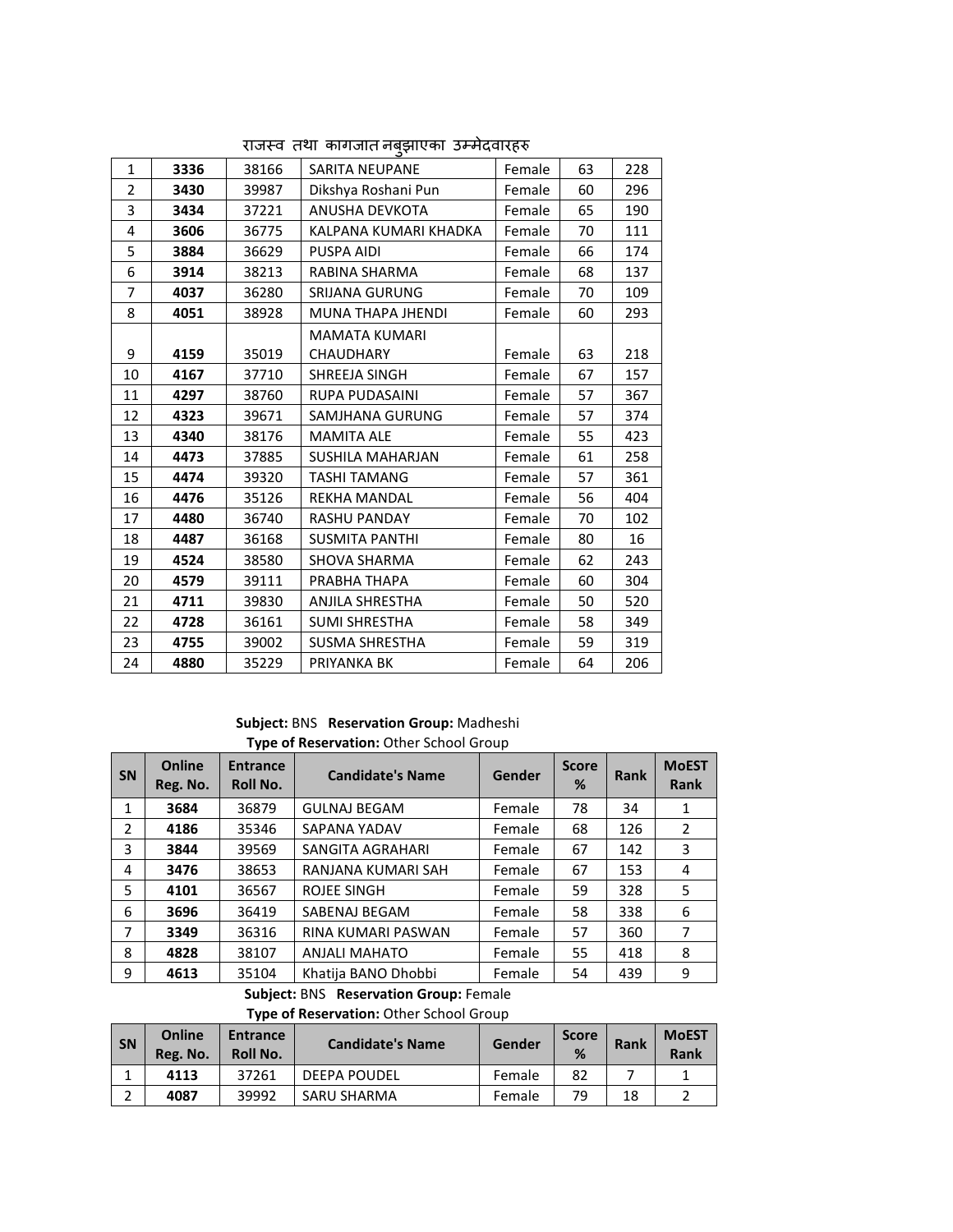| 3  | 3817         | 35624          | POOJA SHRESTHA                   | Female           | 78       | 26         | 3  |
|----|--------------|----------------|----------------------------------|------------------|----------|------------|----|
|    |              |                | <b>KRANTI MUKHIYA</b>            |                  |          |            |    |
| 4  | 3399         | 35242          | SUNUWAR                          | Female           | 78       | 30         | 4  |
| 5  | 3684         | 36879          | <b>GULNAJ BEGAM</b>              | Female           | 78       | 34         | 5  |
| 6  | 4061         | 37193          | DIPA SHRESTHA                    | Female           | 74       | 59         | 6  |
| 7  | 4693         | 36258          | <b>MAMTA LAMA</b>                | Female           | 72       | 83         | 7  |
| 8  | 3799         | 35051          | NABINA PANDEY                    | Female           | 71       | 90         | 8  |
| 9  | 4700         | 35645          | SIMPY KUMARI PATHAK              | Female           | 70       | 95         | 9  |
| 10 | 3847         | 37126          | <b>RIMA BOSEL</b>                | Female           | 70       | 99         | 10 |
| 11 | 4480         | 36740          | RASHU PANDAY                     | Female           | 70       | 102        | 11 |
| 12 | 4883         | 38596          | <b>SHOVA SHRESTHA</b>            | Female           | 70       | 108        | 12 |
| 13 | 4867         | 35877          | ALISHA SHAHI                     | Female           | 70       | 112        | 13 |
| 14 | 4602         | 37118          | SARU SHRESTHA                    | Female           | 69       | 121        | 14 |
| 15 | 4756         | 35669          | <b>ANKITA BISTA</b>              | Female           | 69       | 123        | 15 |
| 16 | 4186         | 35346          | SAPANA YADAV                     | Female           | 68       | 126        | 16 |
| 17 | 4678         | 37833          | <b>SHRISTI THAKURI</b>           | Female           | 67       | 141        | 17 |
| 18 | 3844         | 39569          | SANGITA AGRAHARI                 | Female           | 67       | 142        | 18 |
| 19 | 3660         | 38533          | <b>MONIKA BIST</b>               | Female           | 67       | 143        | 19 |
| 20 | 4085         | 37707          | <b>KAMALA SUNDAS</b>             | Female           | 67       | 144        | 20 |
| 21 | 4385         | 36942          | <b>AASTHA RAI</b>                | Female           | 67       | 149        | 21 |
| 22 | 3476         | 38653          | RANJANA KUMARI SAH               | Female           | 67       | 153        | 22 |
|    |              |                | SHARMILA                         |                  |          |            |    |
| 23 | 4503         | 37934          | ACHHAMIMAGAR                     | Female           | 67       | 156        | 23 |
| 24 | 4128         | 39333          | SAMIKSHA BHATTA                  | Female           | 65       | 186        | 24 |
| 25 | 3335         | 37658          | SHRETA DANGOL                    | Female           | 65       | 187        | 25 |
| 26 | 4069         | 37255          | RAMA SHRESTHA                    | Female           | 65       | 193        | 26 |
| 27 | 3763         | 35606          | SAROJANI GHAJU                   | Female           | 64       | 199        | 27 |
| 28 | 4334         | 36834          | MANITA CHONGBANG                 | Female           | 64       | 204        | 28 |
| 29 | 4880         | 35229          | PRIYANKA BK                      | Female           | 64       | 206        | 29 |
| 30 | 4777         | 39969          | SHELINA TAMANG                   | Female           | 63       | 220        | 30 |
| 31 | 4844         | 35468          | AARJU SHRESTHA                   | Female           | 62       | 239        | 31 |
| 32 | 4407         | 37032          | <b>SUNU LAMA</b>                 | Female           | 61       | 263        | 32 |
| 33 | 3309         | 39303          | KABITA KHATIWADA                 | Female           | 61       | 267        | 33 |
| 34 | 3883         | 40000          | KUMARI SHARADA BISHT             | Female           | 61       | 269        | 34 |
| 35 | 3334         | 35731          | <b>GLORIA MAHARJAN</b>           | Female           | 60       | 295        | 35 |
| 36 | 4362         | 36077          | YANUMAYA CHAUDHARY               | Female           | 60       | 300        | 36 |
| 37 | 3932         | 38406          | RAKSHYA KUNWAR                   | Female           | 59       | 311        | 37 |
| 38 | 4101         | 36567          | ROJEE SINGH                      | Female           | 59       | 328        | 38 |
| 39 | 4829         | 38764          | MANISHA LAMTANGE<br><b>THAPA</b> | Female           | 59       | 333        | 39 |
| 40 |              |                | SABINA ADHIKARI                  |                  |          |            | 40 |
| 41 | 4921<br>3696 | 39249<br>36419 | SABENAJ BEGAM                    | Female<br>Female | 58<br>58 | 336<br>338 | 41 |
| 42 | 3558         | 36886          | SUSHMA PRAJA                     | Female           | 58       | 343        | 42 |
| 43 | 4375         | 37289          | NEELAM DHUKHWA                   | Female           | 58       | 346        | 43 |
| 44 | 3349         | 36316          | RINA KUMARI PASWAN               | Female           | 57       | 360        | 44 |
| 45 | 4651         | 37699          | <b>SABINA GURUNG</b>             | Female           | 57       | 379        | 45 |
| 46 | 3550         | 35016          | AAYUSHA POKHAREL                 | Female           | 56       | 388        | 46 |
| 47 | 4828         | 38107          | <b>ANJALI MAHATO</b>             | Female           | 55       | 418        | 47 |
| 48 | 3315         | 37002          | ROJA KOIRALA                     | Female           | 54       | 427        | 48 |
|    |              |                |                                  |                  |          |            |    |